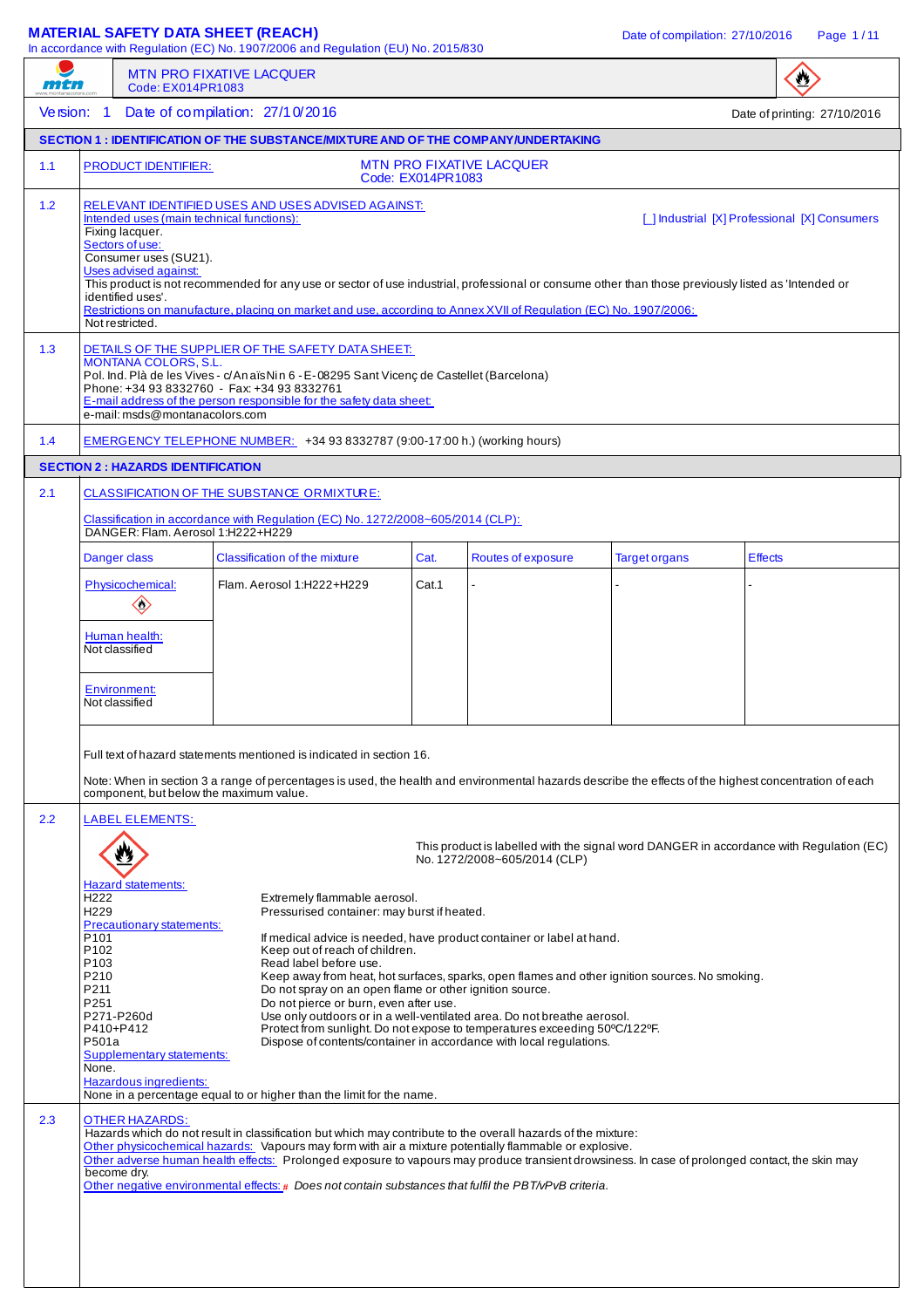## **MATERIAL SAFETY DATA SHEET (REACH)** Date of compilation: 27/10/2016 Page 2/11

| III accordance with Negulation (EO) NO. 1907/2000 and Negulation (EO) NO. 2019/050<br>mth |                                                                                                                                                                                                        |                                                 | MTN PRO FIXATIVE LACQUER<br>Code: EX014PR1083                                                                                                                                                                                                                                                                                                                                                                                                                                                                                                                                                                                         |                         | $\sum_{i=1}^{n}$                                          |
|-------------------------------------------------------------------------------------------|--------------------------------------------------------------------------------------------------------------------------------------------------------------------------------------------------------|-------------------------------------------------|---------------------------------------------------------------------------------------------------------------------------------------------------------------------------------------------------------------------------------------------------------------------------------------------------------------------------------------------------------------------------------------------------------------------------------------------------------------------------------------------------------------------------------------------------------------------------------------------------------------------------------------|-------------------------|-----------------------------------------------------------|
|                                                                                           |                                                                                                                                                                                                        |                                                 | <b>SECTION 3 : COMPOSITION/INFORMATION ON INGREDIENTS</b>                                                                                                                                                                                                                                                                                                                                                                                                                                                                                                                                                                             |                         |                                                           |
| 3.1                                                                                       |                                                                                                                                                                                                        | <b>SUBSTANCES:</b><br>Not applicable (mixture). |                                                                                                                                                                                                                                                                                                                                                                                                                                                                                                                                                                                                                                       |                         |                                                           |
| 3.2                                                                                       | <b>MIXTURES:</b><br>This product is a mixture.<br><b>Chemical description:</b><br>Aerosol.<br><b>HAZARDOUS INGREDIENTS:</b><br>Substances taking part in a percentage higher than the exemption limit: |                                                 |                                                                                                                                                                                                                                                                                                                                                                                                                                                                                                                                                                                                                                       |                         |                                                           |
|                                                                                           | $\diamondsuit$                                                                                                                                                                                         | $60 < 70 \%$                                    | Dimethyl ether<br>CAS: 115-10-6, EC: 204-065-8<br>CLP: Danger: Flam. Gas 1:H220   Press. Gas:H280                                                                                                                                                                                                                                                                                                                                                                                                                                                                                                                                     | REACH: 01-2119472128-37 | Index No. 603-019-00-8<br>$<$ REACH                       |
|                                                                                           |                                                                                                                                                                                                        | $30 < 40 \%$<br>◇◇                              | Ethyl alcohol<br>CAS: 64-17-5, EC: 200-578-6<br>CLP: Danger: Flam. Liq. 2:H225   Eye Irrit. 2:H319                                                                                                                                                                                                                                                                                                                                                                                                                                                                                                                                    | REACH: 01-2119457610-43 | Index No. 603-002-00-5<br>$<$ REACH                       |
|                                                                                           |                                                                                                                                                                                                        | $2,5 < 5\%$                                     | 1-vinyl-2-pyrrolidone-vinyl acetate polymer<br>CAS: 25086-89-9, EC: Polymer<br>CLP: Aquatic Chronic 4:H413                                                                                                                                                                                                                                                                                                                                                                                                                                                                                                                            |                         | Autoclassified                                            |
|                                                                                           |                                                                                                                                                                                                        | $1 < 2 \%$<br>◇◇                                | Isopropyl alcohol<br>CAS: 67-63-0, EC: 200-661-7<br>CLP: Danger: Flam. Liq. 2:H225   Eye Irrit. 2:H319   STOT SE (narcosis) 3:H336                                                                                                                                                                                                                                                                                                                                                                                                                                                                                                    | REACH: 01-2119457558-25 | Index No. 603-117-00-0<br><reach atp01<="" td=""></reach> |
|                                                                                           | Impurities:<br>Stabilizers:<br>None<br>None<br><b>None</b>                                                                                                                                             | Reference to other sections:                    | Does not contain other components or impurities which will influence the classification of the product.<br>For more information, see sections 8, 11, 12 and 16.<br><b>SUBSTANCES OF VERY HIGH CONCERN (SVHC):</b><br>List updated by ECHA on 20/06/2016.<br>Substances SVHC subject to authorisation, included in Annex XIV of Regulation (EC) no. 1907/2006:<br>Substances SVHC candidate to be included in Annex XIV of Regulation (EC) no. 1907/2006:<br>PERSISTENT, BIOACCUMULABLE AND TOXIC PBT, OR VERY PERSIST ENT AND VERY BIOACCUMULABLE VPVB SUBSTANCES:<br>Does not contain substances that fulfill the PBT/vPvB criteria. |                         |                                                           |
|                                                                                           |                                                                                                                                                                                                        |                                                 |                                                                                                                                                                                                                                                                                                                                                                                                                                                                                                                                                                                                                                       |                         |                                                           |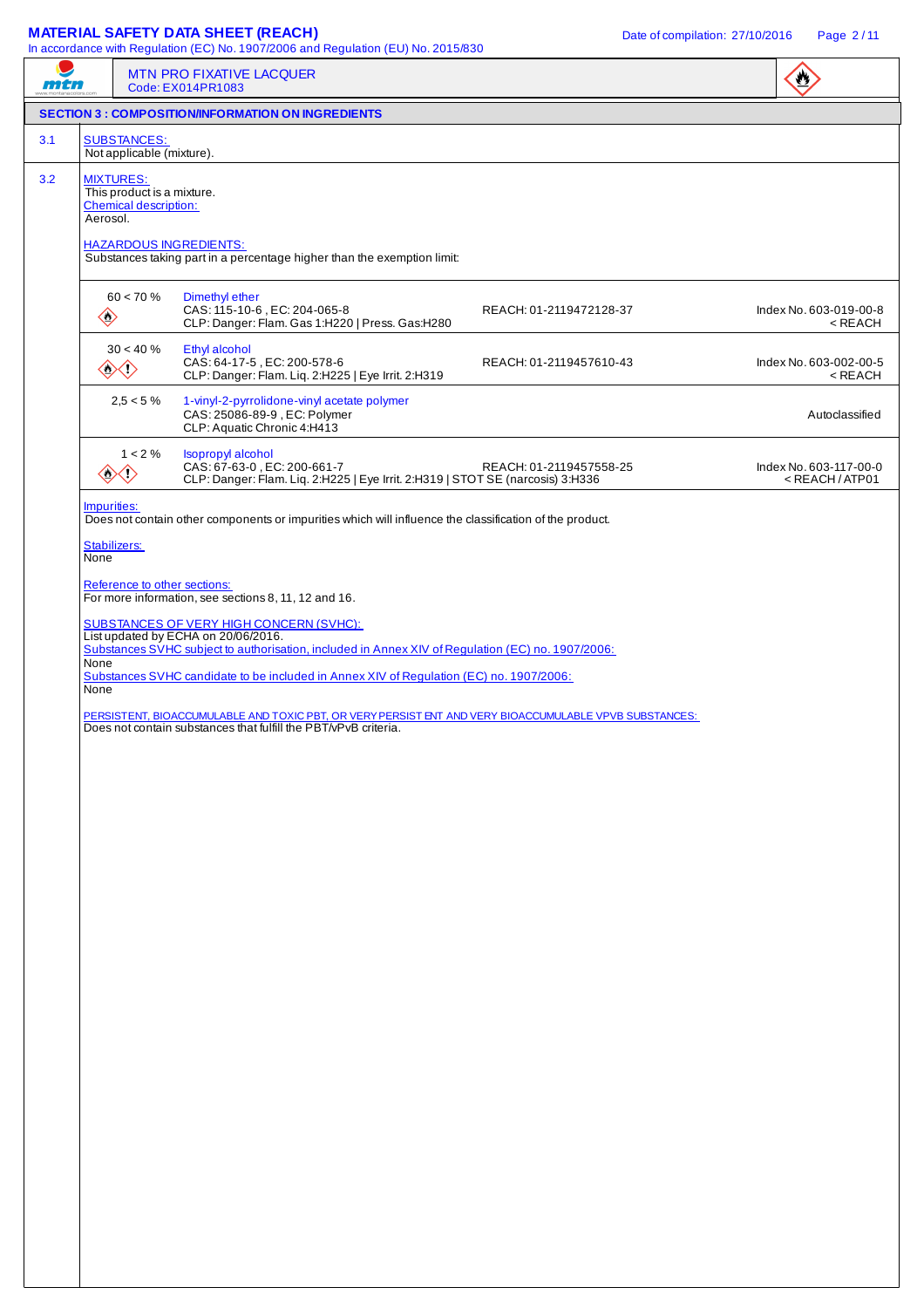## **MATERIAL SAFETY DATA SHEET (REACH)** Date of compilation: 27/10/2016 Page 3/11

|            | Code: EX014PR1083                                                                                                                                                                                                                                                                                                                                                                                                                                                                                                                                                                                                                                                                                               | <b>MTN PRO FIXATIVE LACQUER</b>                                                                                                                                                                                                                                                                                         |                                                                                                                                                                                                 |  |  |  |  |  |  |
|------------|-----------------------------------------------------------------------------------------------------------------------------------------------------------------------------------------------------------------------------------------------------------------------------------------------------------------------------------------------------------------------------------------------------------------------------------------------------------------------------------------------------------------------------------------------------------------------------------------------------------------------------------------------------------------------------------------------------------------|-------------------------------------------------------------------------------------------------------------------------------------------------------------------------------------------------------------------------------------------------------------------------------------------------------------------------|-------------------------------------------------------------------------------------------------------------------------------------------------------------------------------------------------|--|--|--|--|--|--|
|            | <b>SECTION 4 : FIRST AID MEASURES</b>                                                                                                                                                                                                                                                                                                                                                                                                                                                                                                                                                                                                                                                                           |                                                                                                                                                                                                                                                                                                                         |                                                                                                                                                                                                 |  |  |  |  |  |  |
| 4.1<br>4.2 |                                                                                                                                                                                                                                                                                                                                                                                                                                                                                                                                                                                                                                                                                                                 | DESCRIPTION OF FIRST-AID MEASURES AND MAIN SYMPTOMS AND EFFECTS, ACUTE AND DELAYED:                                                                                                                                                                                                                                     |                                                                                                                                                                                                 |  |  |  |  |  |  |
|            | Symptoms may occur after exposure, so that in case of direct exposure to the product, when in doubt, or when symptoms persist, seek<br>medical attention. Never give anything by mouth to an unconscious person.                                                                                                                                                                                                                                                                                                                                                                                                                                                                                                |                                                                                                                                                                                                                                                                                                                         |                                                                                                                                                                                                 |  |  |  |  |  |  |
|            | Route of exposure                                                                                                                                                                                                                                                                                                                                                                                                                                                                                                                                                                                                                                                                                               | Symptoms and effects, acute and delayed                                                                                                                                                                                                                                                                                 | Description of first-aid measures                                                                                                                                                               |  |  |  |  |  |  |
|            | Inhalation:                                                                                                                                                                                                                                                                                                                                                                                                                                                                                                                                                                                                                                                                                                     | Normaly does not produce symptoms.                                                                                                                                                                                                                                                                                      | Should there be any symptoms, transfer the person affected to<br>the open air.                                                                                                                  |  |  |  |  |  |  |
|            | Skin:                                                                                                                                                                                                                                                                                                                                                                                                                                                                                                                                                                                                                                                                                                           | In case of prolonged contact, the skin may become dry.                                                                                                                                                                                                                                                                  | Remove contaminated clothing. Wash thoroughly the affected<br>area with plenty of cold or lukewarm water and neutral soap, or<br>use a suitable skin cleanser. Do not use solvents or thinners. |  |  |  |  |  |  |
|            | Eyes:                                                                                                                                                                                                                                                                                                                                                                                                                                                                                                                                                                                                                                                                                                           | Contact with the eyes produces redness and pain.                                                                                                                                                                                                                                                                        | Remove contact lenses. Rinse eyes copiously by irrigation with<br>plenty of clean, fresh water, holding the evelids apart. If irritation<br>persists, consult a physician.                      |  |  |  |  |  |  |
|            | Ingestion:                                                                                                                                                                                                                                                                                                                                                                                                                                                                                                                                                                                                                                                                                                      | If swallowed in high doses, may cause gastrointestinal<br>disturbances.                                                                                                                                                                                                                                                 | If swallowed, seek immediate medical attention. Do not induce<br>vomiting. Keep the patient at rest.                                                                                            |  |  |  |  |  |  |
| 4.3        |                                                                                                                                                                                                                                                                                                                                                                                                                                                                                                                                                                                                                                                                                                                 | INDICATION OF ANY IMMEDIATE MEDICAL ATTENTION AND SPECIAL TREATMENT NEEDED:<br>Notes to physician: Treatment should be directed at the control of symptoms and the clinical condition of the patient.<br>Antidotes and contraindications: Specific antidote not known.                                                  |                                                                                                                                                                                                 |  |  |  |  |  |  |
|            | <b>SECTION 5: FIRE-FIGHTING MEASURES</b>                                                                                                                                                                                                                                                                                                                                                                                                                                                                                                                                                                                                                                                                        |                                                                                                                                                                                                                                                                                                                         |                                                                                                                                                                                                 |  |  |  |  |  |  |
| 5.1        | <b>EXTINGUISHING MEDIA:</b>                                                                                                                                                                                                                                                                                                                                                                                                                                                                                                                                                                                                                                                                                     | Extinguishing powder or CO2. In the case of more important fires, also alcohol resistant foam and water spray/mist. Do not use for extinguishing: direct<br>water jet. Direct water jet may not be effective to extinguish the fire, since the fire may spread.                                                         |                                                                                                                                                                                                 |  |  |  |  |  |  |
| 5.2        |                                                                                                                                                                                                                                                                                                                                                                                                                                                                                                                                                                                                                                                                                                                 | SPECIAL HAZARDS ARISING FROM THE SUBSTANCE OR MIXTURE:<br>Decomposes when heated intensely. As consequence of combustion or thermal decomposition, hazardous products may be produced: carbon monoxide,<br>carbon dioxide, nitrogen oxides. Exposure to combustion or decomposition products may be a hazard to health. |                                                                                                                                                                                                 |  |  |  |  |  |  |
| 5.3        | <b>ADVICE FOR FIREFIGHTERS:</b><br>Special protective equipment: Depending on magnitude of fire, heat-proof protective clothing may be required, appropriate independent breathing<br>apparatus, gloves, protective glasses or face masks and boots. If the fire-proof protective equipment is not available or not used, combat fire from a<br>sheltered position or at a safe distance. The standard EN469 provides a basic level of protection for chemical incidents.<br>Other recommendations: Cool with water the tanks, cisterns or containers close to sources of heat or fire. Bear in mind the direction of the wind. Do not<br>allow fire-fighting residue to enter drains, sewers or water courses. |                                                                                                                                                                                                                                                                                                                         |                                                                                                                                                                                                 |  |  |  |  |  |  |
|            | <b>SECTION 6 : ACCIDENTAL RELEASE MEASURES</b>                                                                                                                                                                                                                                                                                                                                                                                                                                                                                                                                                                                                                                                                  |                                                                                                                                                                                                                                                                                                                         |                                                                                                                                                                                                 |  |  |  |  |  |  |
| 6.1        |                                                                                                                                                                                                                                                                                                                                                                                                                                                                                                                                                                                                                                                                                                                 | PERSONAL PRECAUTIONS, PROTECTIVE EQUIPMENTAND EMERGENCY PROCEDURES:<br>Eliminate possible sources of ignition and when appropriate, ventilate the area. Do not smoke. Avoid dired contact with this product. Avoid breathing<br>vapours. Keep people without protection in opossition to the wind direction.            |                                                                                                                                                                                                 |  |  |  |  |  |  |
| 6.2        | <b>ENVIRONMENTAL PRECAUTIONS:</b>                                                                                                                                                                                                                                                                                                                                                                                                                                                                                                                                                                                                                                                                               | Avoid contamination of drains, surface or subterranean water and soil. In the case of large scale spills or when the product contaminates lakes, rivers or<br>sewages, inform the appropriate authorities in accordance with local regulations.                                                                         |                                                                                                                                                                                                 |  |  |  |  |  |  |
| 6.3        | container.                                                                                                                                                                                                                                                                                                                                                                                                                                                                                                                                                                                                                                                                                                      | METHODS AND MATERIAL FOR CONTAINMENT AND CLEANING UP:<br>Contain and mop up spills with non-combustible absorbent materials (earth, sand, vermiculite, diatomaceous earth, etc). Keep the remains in a closed                                                                                                           |                                                                                                                                                                                                 |  |  |  |  |  |  |
| 6.4        | REFERENCE TO OTHER SECTIONS:<br>For contact information in case of emergency, see section 1.<br>For information on safe handling, see section 7.<br>For exposure controls and personal protection measures, see section 8.<br>For subsequent waste disposal, follow the recommendations in section 13.                                                                                                                                                                                                                                                                                                                                                                                                          |                                                                                                                                                                                                                                                                                                                         |                                                                                                                                                                                                 |  |  |  |  |  |  |
|            |                                                                                                                                                                                                                                                                                                                                                                                                                                                                                                                                                                                                                                                                                                                 |                                                                                                                                                                                                                                                                                                                         |                                                                                                                                                                                                 |  |  |  |  |  |  |
|            |                                                                                                                                                                                                                                                                                                                                                                                                                                                                                                                                                                                                                                                                                                                 |                                                                                                                                                                                                                                                                                                                         |                                                                                                                                                                                                 |  |  |  |  |  |  |
|            |                                                                                                                                                                                                                                                                                                                                                                                                                                                                                                                                                                                                                                                                                                                 |                                                                                                                                                                                                                                                                                                                         |                                                                                                                                                                                                 |  |  |  |  |  |  |
|            |                                                                                                                                                                                                                                                                                                                                                                                                                                                                                                                                                                                                                                                                                                                 |                                                                                                                                                                                                                                                                                                                         |                                                                                                                                                                                                 |  |  |  |  |  |  |
|            |                                                                                                                                                                                                                                                                                                                                                                                                                                                                                                                                                                                                                                                                                                                 |                                                                                                                                                                                                                                                                                                                         |                                                                                                                                                                                                 |  |  |  |  |  |  |
|            |                                                                                                                                                                                                                                                                                                                                                                                                                                                                                                                                                                                                                                                                                                                 |                                                                                                                                                                                                                                                                                                                         |                                                                                                                                                                                                 |  |  |  |  |  |  |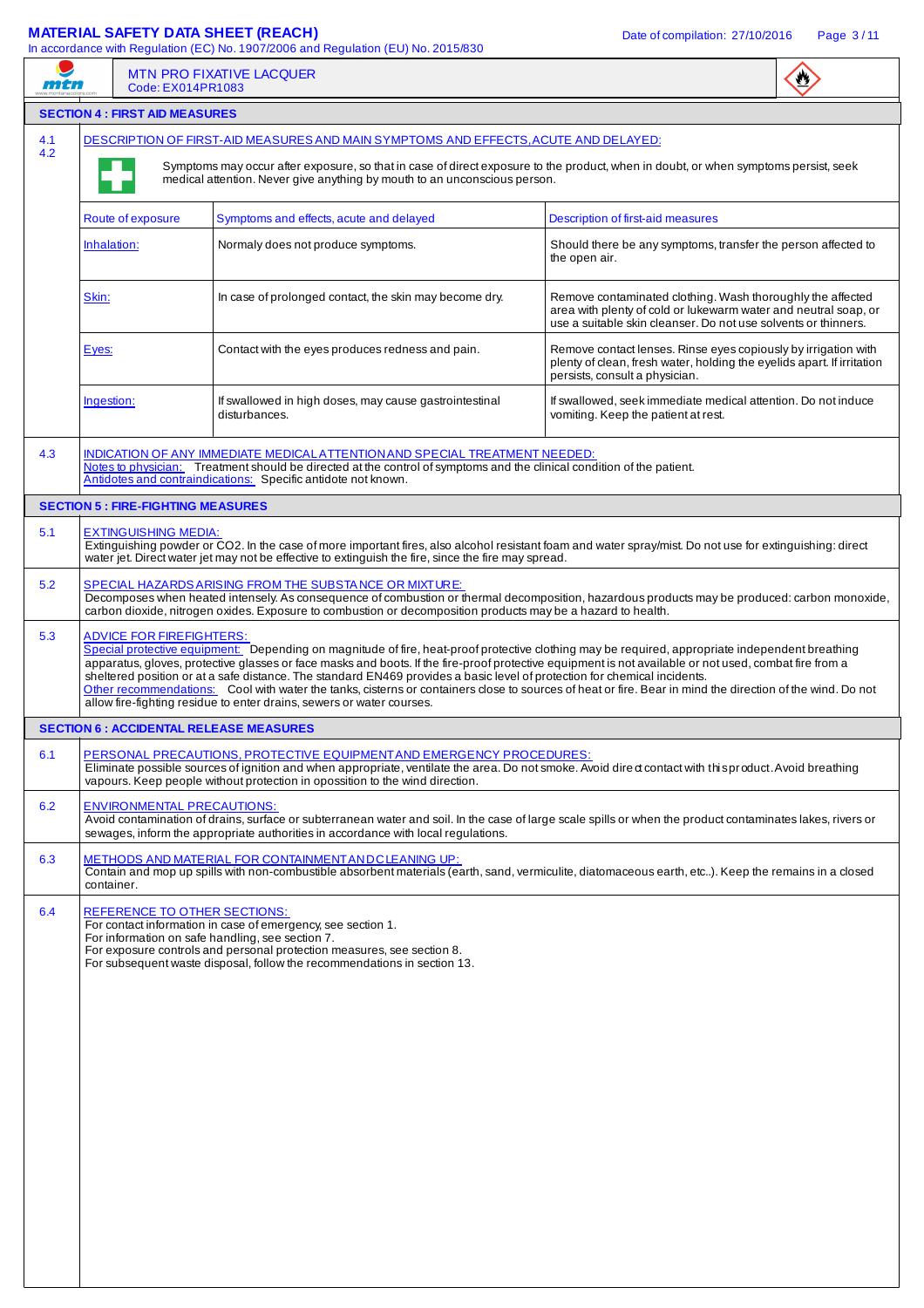## **MATERIAL SAFETY DATA SHEET (REACH)** Date of compilation: 27/10/2016 Page 4/11

|            | <b>MTN PRO FIXATIVE LACQUER</b><br>Code: EX014PR1083                                                                                                                                                                                                                                                                                                                                                                                                                                                                                                                                                                                                                                                                                                                                                                                                                                                                                                                                                                                                                                                                                                                                                                                                                                                                                                                                                                                                                                                                                                                                                                           |  |
|------------|--------------------------------------------------------------------------------------------------------------------------------------------------------------------------------------------------------------------------------------------------------------------------------------------------------------------------------------------------------------------------------------------------------------------------------------------------------------------------------------------------------------------------------------------------------------------------------------------------------------------------------------------------------------------------------------------------------------------------------------------------------------------------------------------------------------------------------------------------------------------------------------------------------------------------------------------------------------------------------------------------------------------------------------------------------------------------------------------------------------------------------------------------------------------------------------------------------------------------------------------------------------------------------------------------------------------------------------------------------------------------------------------------------------------------------------------------------------------------------------------------------------------------------------------------------------------------------------------------------------------------------|--|
|            | <b>SECTION 7: HANDLING AND STORAGE</b>                                                                                                                                                                                                                                                                                                                                                                                                                                                                                                                                                                                                                                                                                                                                                                                                                                                                                                                                                                                                                                                                                                                                                                                                                                                                                                                                                                                                                                                                                                                                                                                         |  |
| 7.1<br>7.2 | <b>PRECAUTIONS FOR SAFE HANDLING:</b><br>Comply with the existing legislation on health and safety at work.<br><b>General recommendations:</b><br>Avoid any type of leakage or escape.<br>Recommendations for the prevention of fire and explosion risks:<br>Pressurised container. Protect from sunlight and do not expose to temperature exceeding 50°C. Do not pierce or burn, even after use. Do not spray on a<br>naked flame or any incandescent material. Do not smoke.<br>- Flash point<br>$-39.$ °C<br>- Autoignition temperature<br>281. $^{\circ}$ C<br>- Upper/lower flammability or explosive limits<br>3.3 - 23.7 % Volume 25°C<br>Recommendations for the prevention of toxicological risks:<br>Do noteat, drink or smoke while handling. After handling, wash hands with soap and water. Avoid applying the product directly to people, animals, plants<br>or foodstuffs. For exposure controls and personal protection measures, see section 8.<br>Recommendations for the prevention of environmental contamination:<br>It is not considered a danger to the environment. In the case of accidental spillage, follow the instructions indicated in section 6.<br>CONDITIONS FOR SAFE STORAGE, INCLUDING ANY INCOMPATIBILITIES:<br>Forbid the entry to unauthorized persons. Keep out of reach of children. This product should be stored isolated from heat and electrical sources. Do not<br>smoke in storage area. If possible, avoid direct contact with sunlight. Avoid extreme humidity conditions. For more information, see section 10.<br><b>Class of store</b><br>According to current legislation. |  |
| 7.3        | Maximum storage period<br>24. months<br>min: 5. °C, max: 50. °C (recommended).<br>Temperature interval<br>Incompatible materials:<br>Keep away from oxidixing agents, from strongly alkaline and strongly acid materials.<br>Type of packaging:<br>According to current legislation.<br>Limit quantity (Seveso III): Directive 2012/18/EU:<br>Umbral inferior: 50 toneladas, Umbral superior: 200 toneladas<br><b>SPECIFIC END USES:</b>                                                                                                                                                                                                                                                                                                                                                                                                                                                                                                                                                                                                                                                                                                                                                                                                                                                                                                                                                                                                                                                                                                                                                                                       |  |
|            | For the use of this product do not exist particular recommendations apart from that already indicated.                                                                                                                                                                                                                                                                                                                                                                                                                                                                                                                                                                                                                                                                                                                                                                                                                                                                                                                                                                                                                                                                                                                                                                                                                                                                                                                                                                                                                                                                                                                         |  |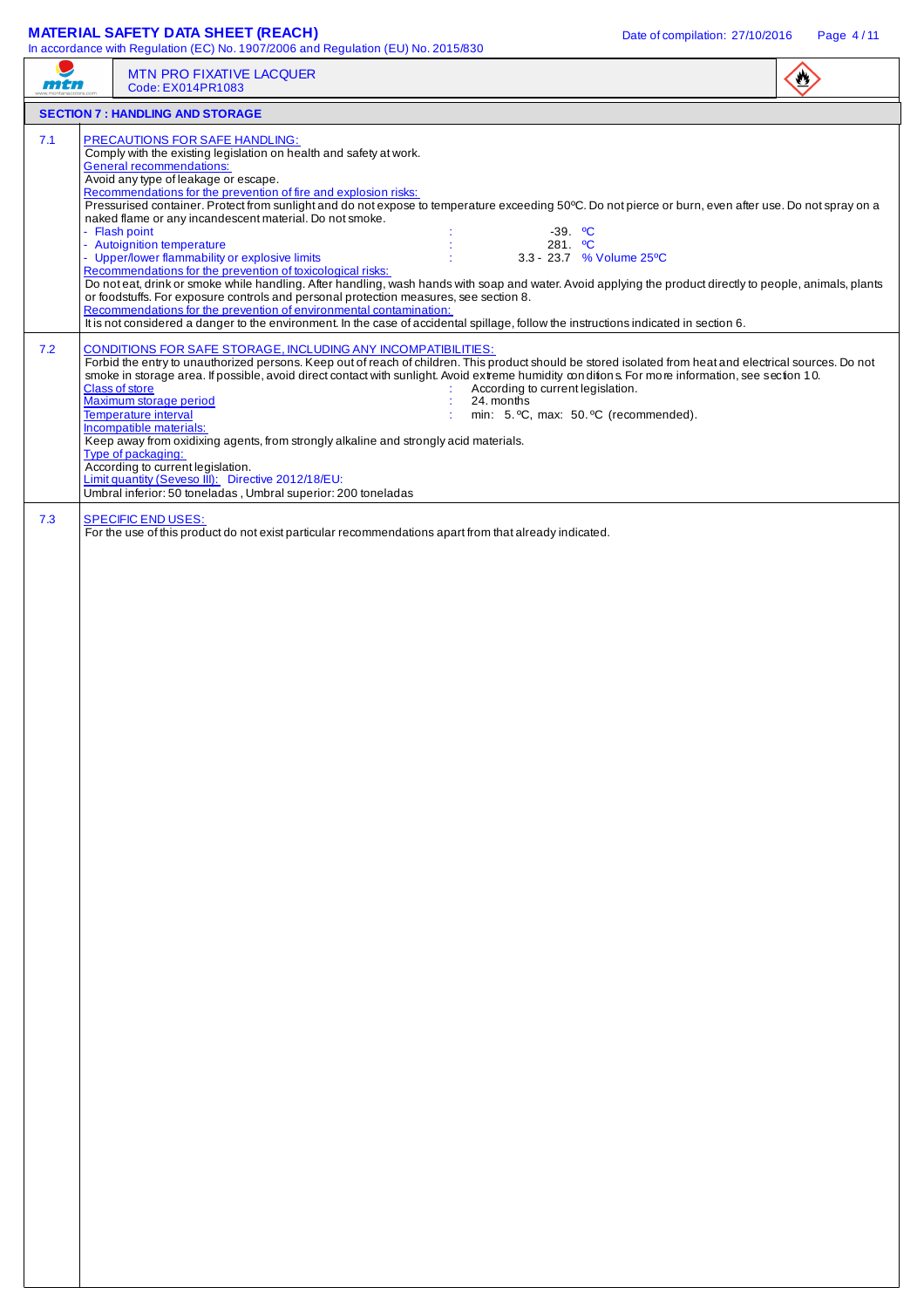### **MATERIAL SAFETY DATA SHEET (REACH)** DATA DATA COMPONENT DATE DATE OF COMPILATION: 27/10/2016 Page 5/11

In accordance with Regulation (EC) No. 1907/2006 and Regulation (EU) No. 2015/830



#### MTN PRO FIXATIVE LACQUER mtn Code: EX014PR1083 **SECTION 8 : EXPOSURE CONTROLS/PERSONAL PROTECTION**  8.1 CONTROL PARAMETERS If a product contains ingredients with exposure limits, may be necessary a personnel monitoring, work place or biological, to determine the effectiveness of the ventilation or other control measures and/or the necessity to use respiratory protective equipment. Reference should be made to EN689, EN14042 and EN482 standard concerning methods for assesing the exposure by inhalation to chemical agents, and exposure to chemical and biological agents. Reference should be also made to national guidance documents for methods for the determination of dangerous substances. OCCUPATIONAL EXPOSURE LIMIT VALUES (TLV) AGCIH 2014 Year TLV-TWA TLV-STEL Remarks  $\overline{ppm}$  mg/m3<br>1000. 1920.  $\overline{ppm}$  mg/m3 Dimethyl ether 1000. 1920. - - Recommended Ethyl alcohol 1996 1000. 1880. - - A4 1-vinyl-2-pyrrolidone-vinyl acetate polymer 1996 - 10. 10. - - - Inhalable powder - Isopropyl alcohol - Inhalable powder 1996 - 10. 1996 - 10. 1996 - 10. 1996 - 10. 1997 - Inhalable powder Isopropyl alcohol 1998. Isopropyl alcohol 2003 200. 491. 400. 982. A4 TLV - Threshold Limit Value, TWA - Time Weighted Average, STEL - Short Term Exposure Limit. A4 - Non classified as carcinogenic in humans. BIOLOGICAL LIMIT VALUES: Not stablished DERIVED NO-EFFECT LEVEL (DNEL): Derived no-effect level (DNEL) is a level of exposure that is considered safe, derived from toxicity data according to specific guidances included in REACH. DNEL values may differ from a occupational exposure limit (OEL) for the same chemical. OEL values may come recommended by a particular company, a government regulatory agency or an organization of experts. Although considered protective of health, the OEL values are derived by a process different of REACH. Derived no-effect level, workers: Notified the South Control of the DNEL Inhalation DNEL Oral DNEL Oral DNEL Oral - Systemic effects, acute and chronic:<br>
Dimethyl ether (a) and the case of the math of the math of the math of the math of the math of the math of the<br>
Dimethyl ether (a) and the case of the math of the math of the math of Dimethyl ether - (a) 1894. (c) - (a) - (c) - (a) - (c) Ethyl alcohol s/r (a) 950. (c) s/r (a) 343. (c) - (a) - (c) Isopropyl alcohol - (a) - (a) - (a) - (a) - (a) - (a) - (c) - (a) - (c) - (c) - (c) - (c) - (c) - (c) - (c) - (c) DNEL Inhalation DNEL Cutaneous DNEL Eyes Derived no-effect level, workers: - Local effects, acute and chronic:<br>Dimethyl ether mg/m3 mg/cm2 mg/cm2 Dimethyl ether - (a) - (c) - (a) - (c) - (a) - (c) Ethyl alcohol 1900. (a) s/r (c) s/r (a) s/r (c) - (a) - (c) Isopropyl alcohol - (c) - (a) - (c) - (a) - (c) - (c) - (a) - (c) - (a) - (c) - (c) - (c) Derived no-effect level, general population: The DNEL Inhalation DNEL Oral DNEL Cutaneous DNEL Oral - Systemic effects, acute and chronic:<br>
Dimethyl ether (a) and chronic: mg/m3 and and chronic: mg/m3 and and chronic: mg/m3 and and chronic: mg/kg bw/d<br>
Dimethyl ether (a) and and chronic: (a) and and chronic: (a) and and Dimethyl ether - (a) 471. (c) - (a) - (c) - (a) - (c) Ethyl alcohol s/r (a) 114. (c) s/r (a) 206. (c) s/r (a) 87.0 (c) Isopropyl alcohol - (a) 89.0 (c) - (a) 89.0 (c) - (a) 319. (c) - (a) 26.0 (c) Derived no-effect level, general population: DNEL Inhalation DNEL Cutaneous DNEL Eyes<br>mg/m3 mg/cm2 n/mg/cm2 n/mg/cm2 - Local effects, acute and chronic:<br>Dimethyl ether mg/m3 mg/cm2 mg/cm2 Dimethyl ether - (a) - (c) - (a) - (c) - (a) - (c) Ethyl alcohol 950. (a) s/r (c) s/r (a) s/r (c) - (a) - (c) Isopropyl alcohol - (a) - (c) - (a) - (c) - (a) - (c) (a) - Acute, short-term exposure, (c) - Chronic, long-term or repeated exposure. (-) - DNEL not available (without data of registration REACH). s/r - DNEL not derived (not identified hazard). PREDICTED NO-EFFECT CONCENTRATION (PNEC): PNEC Fresh water PNEC Marine PNEC Intermittent Predicted no-effect concentration, aquatic organisms: - Fresh water, marine water and intermitent release:<br>Dimethyl ether mg/l mg/l mg/l Dimethyl ether 0.155 0.0160 1.55 Ethyl alcohol 0.960 0.790 2.75 Isopropyl alcohol 141. In the set of the set of the set of the set of the set of the set of the set of the set of the set of the set of the set of the set of the set of the set of the set of the set of the set of the set o PNEC STP PNEC Sediments PNEC Sediments Wastewater treatment plants (STP) and sediments in fresh- and marine water:<br>Dimethyl ether mg/l mg/kg dry weight mg/kg dry weight mg/kg dry weight 0.0690 Dimethyl ether 160. 0.681 0.0690 Ethyl alcohol 580. 3.60 2.90 Isopropyl alcohol 2251. 552. 552. PNEC Air PNEC Soil PNEC Oral Predicted no-effect concentration, terrestrial organisms: - Air, soil and effects for predator s and humans:<br>Dimethyl ether mg/m3 mg/kg dry weight mg/kg bw/d Dimethyl ether - 1.000 - 1.000 - 1.000 - 1.000 - 1.000 - 1.000 - 1.000 - 1.000 - 1.000 - 1.000 - 1.000 - 1.000 Ethyl alcohol - 0.630 720. Isopropyl alcohol 28.0 160. (-) - PNEC not available (without data of registration REACH).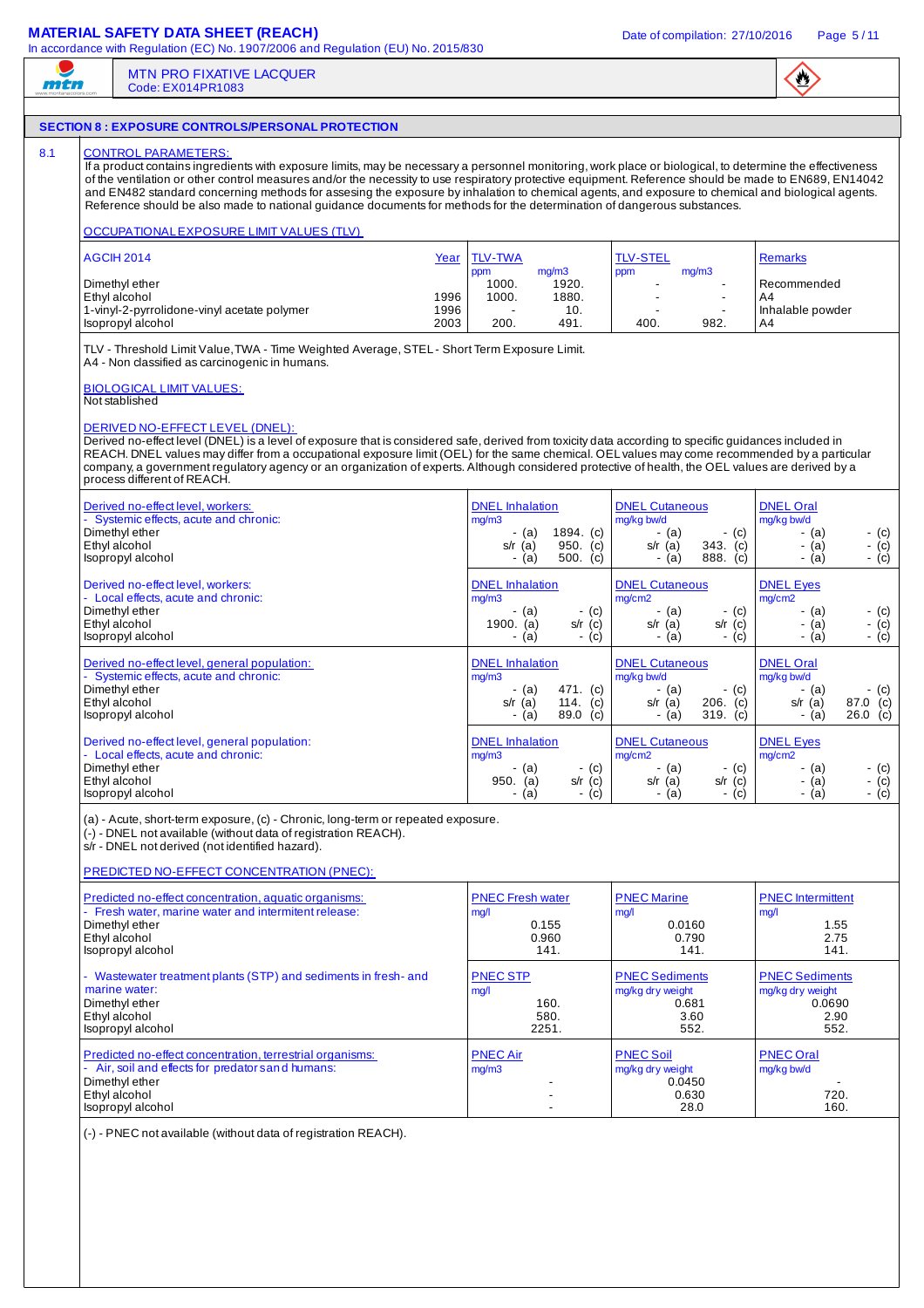## **MATERIAL SAFETY DATA SHEET (REACH)** Date of compilation: 27/10/2016 Page 6/11

|                                  | $\bullet$<br>Code: EX014PR1083                                                                                                                                                                                                                                                                                                                                                                                                                                                                                                                                                                                                                                                                                                                        |  |  |  |  |  |  |
|----------------------------------|-------------------------------------------------------------------------------------------------------------------------------------------------------------------------------------------------------------------------------------------------------------------------------------------------------------------------------------------------------------------------------------------------------------------------------------------------------------------------------------------------------------------------------------------------------------------------------------------------------------------------------------------------------------------------------------------------------------------------------------------------------|--|--|--|--|--|--|
| <b>EXPOSURE CONTROLS:</b>        |                                                                                                                                                                                                                                                                                                                                                                                                                                                                                                                                                                                                                                                                                                                                                       |  |  |  |  |  |  |
| <b>ENGINEERING MEASURES:</b>     |                                                                                                                                                                                                                                                                                                                                                                                                                                                                                                                                                                                                                                                                                                                                                       |  |  |  |  |  |  |
|                                  | Provide adequate ventilation. Where reasonably practicable, this should be achieved by the use of local exhaust ventilation and<br>good general extraction. If these measures are not sufficient to maintain concentrations of particulates and vapours below the<br>Occupational Exposure Limits, suitable respiratory protection must be worn.                                                                                                                                                                                                                                                                                                                                                                                                      |  |  |  |  |  |  |
|                                  | Protection of respiratory system: Avoid the inhalation of vapours.<br>Protection of eyes and face: It is recommended to dispose of water taps or sources with clean water close to the working area.<br>Protection of hands and skin: It is recommended to dispose of water taps or sources with clean water close to the working area. Barrier creams may help<br>to protect the exposed areas of the skin. Barrier creams should not be applied once exposure has occurred.                                                                                                                                                                                                                                                                         |  |  |  |  |  |  |
|                                  | OCUPATIONAL EXPOSURE CONTROLS: Directive 89/686/EEC~96/58/EC:<br>As a general measure on prevention and safety in the work place, we recommend the use of a basic personal protection equipment (PPE), with the<br>corresponding EC marking. For more information on personal protective equipment (storage, use, cleaning, maintenance, type and characteristics of the<br>PPE, protection class, marking, category, CEN norm, etc), you should consult the informative brochures provided by the manufacturers of PPE.                                                                                                                                                                                                                              |  |  |  |  |  |  |
| Mask:<br>$\checkmark$            | Suitable combined filter mask for gases, vapours and particles (EN14387/EN143). Classe 1: low capacity up to 1000 ppm,<br>Classe 2: medium capacity up to 5000 ppm, Classe 3: high capacity up to 10000 ppm. In order to obtain a suitable protection<br>level, the filter class must be selected depending on the type and concentration of the contaminating agents present, in<br>accordance with the specifications supplied by the filter producers.                                                                                                                                                                                                                                                                                             |  |  |  |  |  |  |
| Goggles:<br>$\blacktriangledown$ | Safety goggles with suitable lateral protection (EN166). Clean daily and disinfect at regular intervals in accordance with the<br>instructions of the manufacturer.                                                                                                                                                                                                                                                                                                                                                                                                                                                                                                                                                                                   |  |  |  |  |  |  |
| Face shield:                     | No.                                                                                                                                                                                                                                                                                                                                                                                                                                                                                                                                                                                                                                                                                                                                                   |  |  |  |  |  |  |
| Gloves:                          | Gloves resistant against chemicals (EN374). There are several factors (for example, temperature), they do in practice the period<br>of use of a protective gloves resistant against chemicals is clearly lower than the established standard EN374. Due to the wide<br>variety of circumstances and possibilities, we must have in mind the manual of instructions from manufacturers of gloves. The<br>gloves should be immediately replaced when any sign of degradation is noted.                                                                                                                                                                                                                                                                  |  |  |  |  |  |  |
| Boots:                           | No.                                                                                                                                                                                                                                                                                                                                                                                                                                                                                                                                                                                                                                                                                                                                                   |  |  |  |  |  |  |
| Apron:                           | No.                                                                                                                                                                                                                                                                                                                                                                                                                                                                                                                                                                                                                                                                                                                                                   |  |  |  |  |  |  |
| Clothing:                        | No.                                                                                                                                                                                                                                                                                                                                                                                                                                                                                                                                                                                                                                                                                                                                                   |  |  |  |  |  |  |
|                                  |                                                                                                                                                                                                                                                                                                                                                                                                                                                                                                                                                                                                                                                                                                                                                       |  |  |  |  |  |  |
| Thermal hazards:                 | Not applicable (the product is handled at room temperature).<br>ENVIRONMENTAL EXPOSURE CONTROLS:<br>Avoid any spillage in the environment. Avoid any release into the atmosphere.<br>Spills on the soil: Prevent contamination of soil.                                                                                                                                                                                                                                                                                                                                                                                                                                                                                                               |  |  |  |  |  |  |
|                                  | Spills in water: Do not allow to escape into drains, sewers or water courses.<br>· Water Control Act: Este producto no contiene ninguna sustancia incluida en la lista de sustancias prioritarias en el ámbito de la política de aguas,<br>según la Directiva 2000/60/CE~2013/39/UE.                                                                                                                                                                                                                                                                                                                                                                                                                                                                  |  |  |  |  |  |  |
|                                  | Emissions to the atmosphere: Because of volatility, emissions to the atmosphere while handling and use may result. When possible, avoid solvent<br>release to the atmosphere; do not pulverize more than is strictly necessary.<br>- VOC (industrial installations): Si el producto se utiliza en una instalación industrial, se debe verificar si es de aplicación la Directiva 2010/75/UE<br>(RD.117/2003~RD.815/2013), relativa a la limitación de emisiones de compuestos orgánicos volátiles debidas al uso de disolventes orgánicos en<br>determinadas actividades industriales: Disolventes: 96.0% Peso, COV (suministro): 96.0% Peso, COV: 50.3% C (expresado como carbono), Peso<br>molecular (medio) : 47.0, Número atomos C (medio) : 2.0. |  |  |  |  |  |  |
|                                  |                                                                                                                                                                                                                                                                                                                                                                                                                                                                                                                                                                                                                                                                                                                                                       |  |  |  |  |  |  |
|                                  |                                                                                                                                                                                                                                                                                                                                                                                                                                                                                                                                                                                                                                                                                                                                                       |  |  |  |  |  |  |
|                                  |                                                                                                                                                                                                                                                                                                                                                                                                                                                                                                                                                                                                                                                                                                                                                       |  |  |  |  |  |  |
|                                  |                                                                                                                                                                                                                                                                                                                                                                                                                                                                                                                                                                                                                                                                                                                                                       |  |  |  |  |  |  |
|                                  |                                                                                                                                                                                                                                                                                                                                                                                                                                                                                                                                                                                                                                                                                                                                                       |  |  |  |  |  |  |
|                                  |                                                                                                                                                                                                                                                                                                                                                                                                                                                                                                                                                                                                                                                                                                                                                       |  |  |  |  |  |  |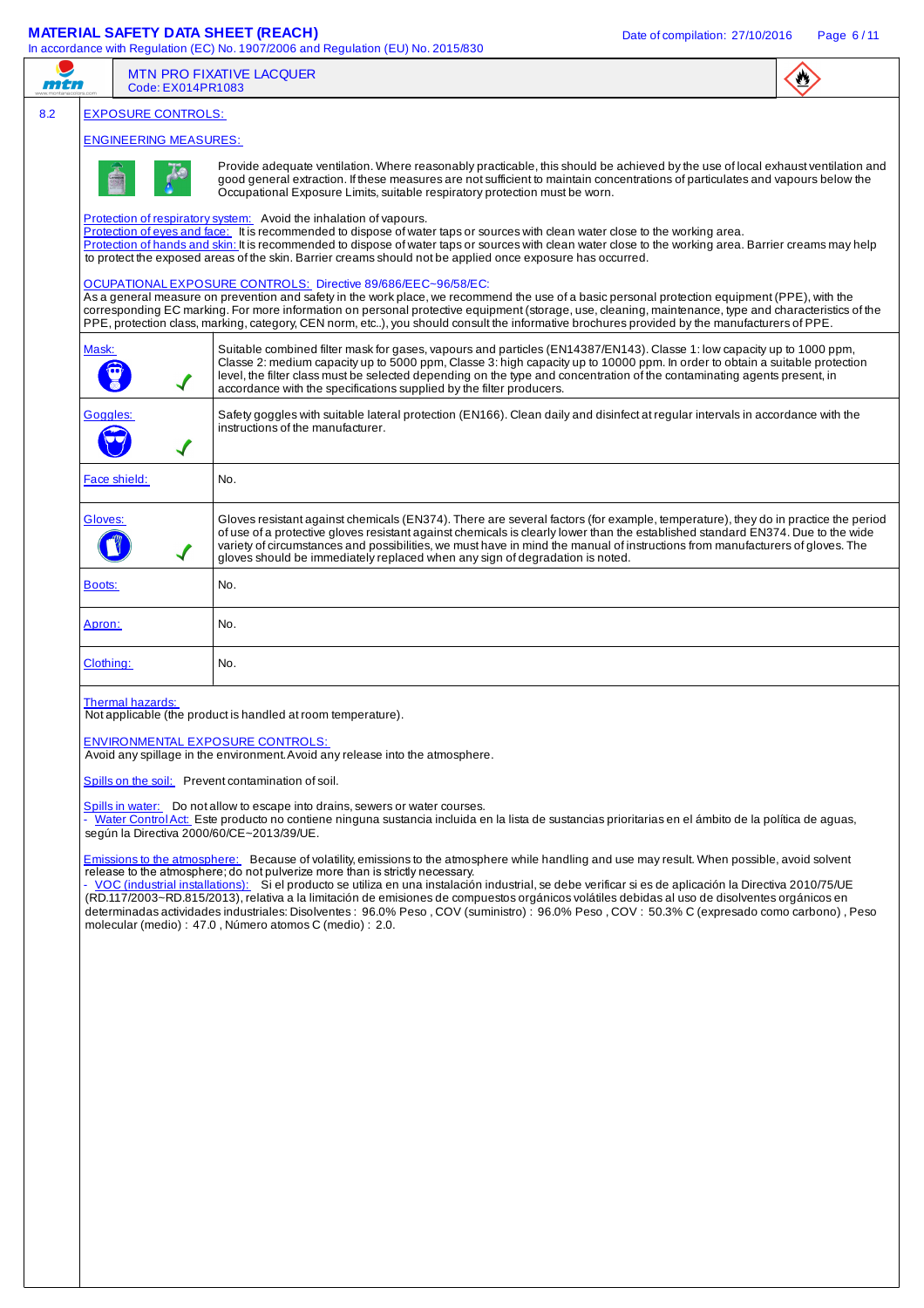# **MATERIAL SAFETY DATA SHEET (REACH)** Date of compilation: 27/10/2016 Page 7/11

| mtn  | In accordance with Regulation (EC) No. 1907/2006 and Regulation (EU) No. 2015/830<br><b>MTN PRO FIXATIVE LACQUER</b>                                                                                                                                                                                                                                                                                                                                                                                                                                                                                                                                                                                                                                                          |                                                                                                                                                                                                                                                                                                                                                                            | $\bigcirc$            |
|------|-------------------------------------------------------------------------------------------------------------------------------------------------------------------------------------------------------------------------------------------------------------------------------------------------------------------------------------------------------------------------------------------------------------------------------------------------------------------------------------------------------------------------------------------------------------------------------------------------------------------------------------------------------------------------------------------------------------------------------------------------------------------------------|----------------------------------------------------------------------------------------------------------------------------------------------------------------------------------------------------------------------------------------------------------------------------------------------------------------------------------------------------------------------------|-----------------------|
|      | Code: EX014PR1083<br><b>SECTION 9 : PHYSICAL AND CHEMICALP ROPERTIES</b>                                                                                                                                                                                                                                                                                                                                                                                                                                                                                                                                                                                                                                                                                                      |                                                                                                                                                                                                                                                                                                                                                                            |                       |
| 9.1  | INFORMATION ON BASIC PHYSICAL AND CHEMICAL PROPERTIES:<br>Appearance<br>- Physical state<br>- Odour<br>- Odour threshold<br>pH-value<br>- pH<br>Change of state<br>- Melting point<br>- Initial boiling point<br><b>Density</b><br>- Relative density<br><b>Stability</b><br>- Decomposition temperature<br>Viscosity:<br>- Viscosity (flow time)<br>Volatility:<br>- Vapour pressure<br>Solubility(ies)<br>- Solubility in water:<br>- Solubility in oils and fats:<br>Flammability:<br>- Flash point<br>- Upper/lower flammability or explosive limits<br>- Autoignition temperature<br><b>Explosive properties:</b><br>Vapours can form explosive mixtures with air and are able to flame up or explode in presence of an ignition source.<br><b>Oxidizing properties:</b> | Aerosol.<br>Characteristic<br>Not available (mixture).<br>Not applicable<br>Not applicable (mixture).<br>Not applicable<br>$0.715$ at $20/4$ <sup>o</sup> C<br>Not available<br>Not applicable<br>Not available<br>Not miscible<br>Not applicable<br>$-39.$ °C<br>3.3 - 23.7 % Volume 25 °C<br>$281.$ °C                                                                   | <b>Relative water</b> |
| 9.2  | Not classified as oxidizing product.<br>OTHER INFORMATION:<br>- Heat of combustion<br>- Solids<br>- VOC (supply)<br>- VOC (supply)                                                                                                                                                                                                                                                                                                                                                                                                                                                                                                                                                                                                                                            | 7573. Kcal/kg<br>4. % Weight<br>96.0 % Weight<br>686.5 $g/l$<br>The values indicated do not always coincide with product specifications. The data for the product specifications can be found in the technical data sheet<br>of the same. For additional information concerning physical and chemical properties related to safety and environment, see sections 7 and 12. |                       |
|      | <b>SECTION 10: STABILITY AND REACTIVITY</b>                                                                                                                                                                                                                                                                                                                                                                                                                                                                                                                                                                                                                                                                                                                                   |                                                                                                                                                                                                                                                                                                                                                                            |                       |
| 10.1 | <b>REACTIVITY:</b><br>Corrosivity to metals: It is not corrosive to metals.<br>Pyrophorical properties: It is not pyrophoric.                                                                                                                                                                                                                                                                                                                                                                                                                                                                                                                                                                                                                                                 |                                                                                                                                                                                                                                                                                                                                                                            |                       |
| 10.2 | <b>CHEMICAL STABILITY:</b><br>Stable under recommended storage and handling conditions.                                                                                                                                                                                                                                                                                                                                                                                                                                                                                                                                                                                                                                                                                       |                                                                                                                                                                                                                                                                                                                                                                            |                       |
| 10.3 | POSSIBILITY OF HAZARDOUS REACTIONS:<br>Possible dangerous reaction with oxidizing agents, acids.                                                                                                                                                                                                                                                                                                                                                                                                                                                                                                                                                                                                                                                                              |                                                                                                                                                                                                                                                                                                                                                                            |                       |
| 10.4 | <b>CONDITIONS TO AVOID:</b><br>Heat: Keep away from sources of heat.<br>Light: Avoid direct contact with sunlight.<br>Air: Not applicable.<br>Humidity: Avoid extreme humidity conditions.<br>Pressure: Not applicable.<br>Shock: Not applicable.                                                                                                                                                                                                                                                                                                                                                                                                                                                                                                                             |                                                                                                                                                                                                                                                                                                                                                                            |                       |
| 10.5 | <b>INCOMPATIBLE MATERIALS:</b><br>Keep away from oxidixing agents, from strongly alkaline and strongly acid materials.                                                                                                                                                                                                                                                                                                                                                                                                                                                                                                                                                                                                                                                        |                                                                                                                                                                                                                                                                                                                                                                            |                       |
| 10.6 | <b>HAZARDOUS DECOMPOSITION PRODUCTS:</b><br>As consequence of thermal decomposition, hazardous products may be produced: nitrogen oxides.                                                                                                                                                                                                                                                                                                                                                                                                                                                                                                                                                                                                                                     |                                                                                                                                                                                                                                                                                                                                                                            |                       |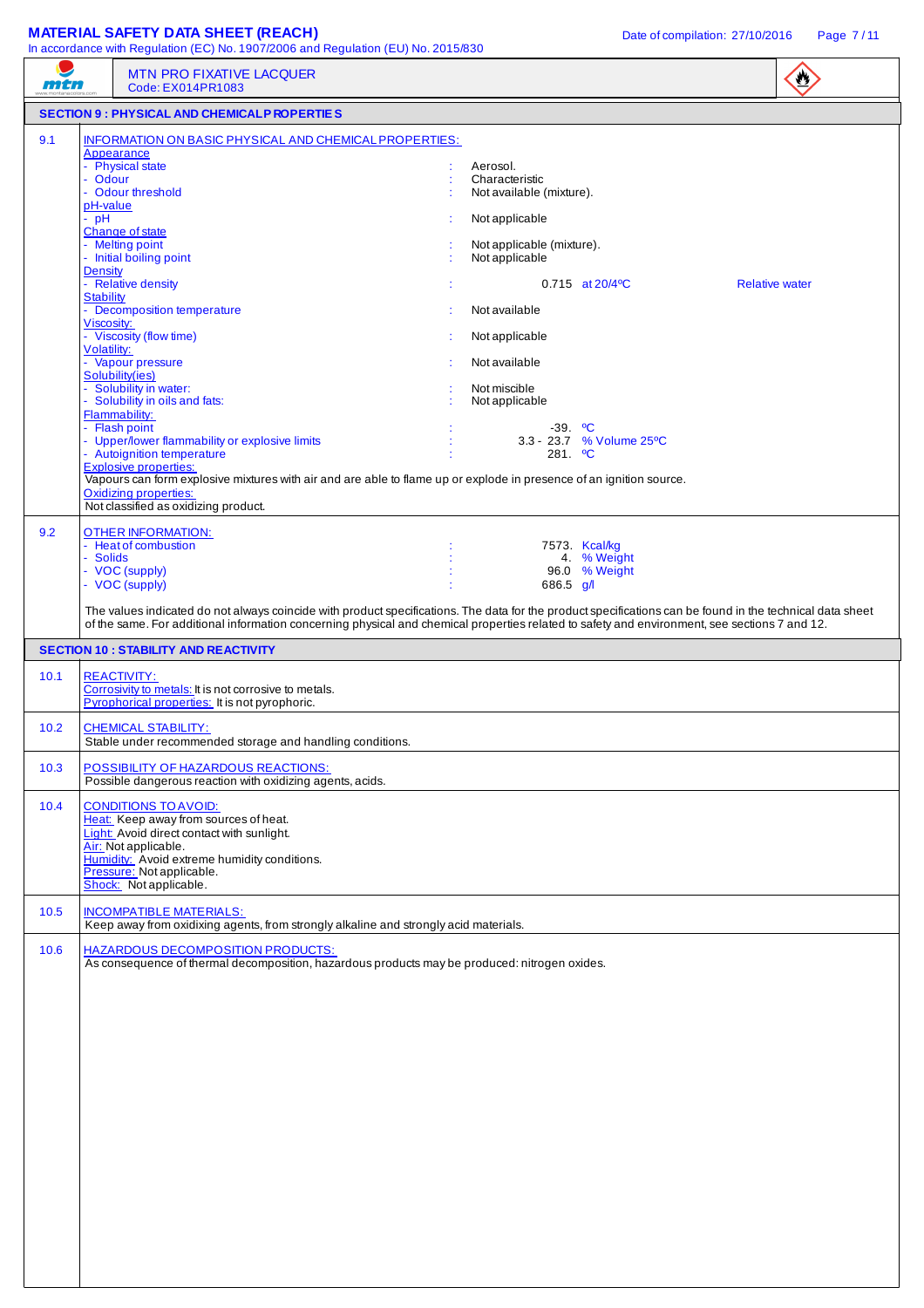## **MATERIAL SAFETY DATA SHEET (REACH)** Date of compilation: 27/10/2016 Page 8/11

|                                                                                                            | <b>SECTION 11: TOXIC OLOGICAL INFORMATION</b>                                                                                                                                                                                                |                                                                                                                                                                                                                                                  |                                                                                                                                     |                                                                                |                                                                                                                                               |                                                        |  |  |  |  |
|------------------------------------------------------------------------------------------------------------|----------------------------------------------------------------------------------------------------------------------------------------------------------------------------------------------------------------------------------------------|--------------------------------------------------------------------------------------------------------------------------------------------------------------------------------------------------------------------------------------------------|-------------------------------------------------------------------------------------------------------------------------------------|--------------------------------------------------------------------------------|-----------------------------------------------------------------------------------------------------------------------------------------------|--------------------------------------------------------|--|--|--|--|
|                                                                                                            |                                                                                                                                                                                                                                              |                                                                                                                                                                                                                                                  |                                                                                                                                     |                                                                                |                                                                                                                                               |                                                        |  |  |  |  |
|                                                                                                            |                                                                                                                                                                                                                                              | No experimental toxicological data on the preparation is available. The toxicological classification for these mixture has been carried out by using the conventional<br>calculation method of the Regulation (EC) No. 1272/2008~605/2014 (CLP). |                                                                                                                                     |                                                                                |                                                                                                                                               |                                                        |  |  |  |  |
|                                                                                                            | INFORMATION ON TOXICOLOGICAL EFFECTS:                                                                                                                                                                                                        |                                                                                                                                                                                                                                                  |                                                                                                                                     |                                                                                |                                                                                                                                               |                                                        |  |  |  |  |
|                                                                                                            | <b>ACUTE TOXICITY:</b>                                                                                                                                                                                                                       |                                                                                                                                                                                                                                                  |                                                                                                                                     |                                                                                |                                                                                                                                               |                                                        |  |  |  |  |
|                                                                                                            | Dose and lethal concentrations<br>for individual ingredients:<br>Dimethyl ether                                                                                                                                                              |                                                                                                                                                                                                                                                  |                                                                                                                                     | DL50 (OECD 401)<br>mg/kg oral                                                  | <b>DL50</b><br>(OECD 402)<br>mg/kg cutaneous                                                                                                  | CL50 (OECD 403)<br>mg/m3.4h inhalation<br>> 100000 Rat |  |  |  |  |
| Ethyl alcohol                                                                                              | Isopropyl alcohol                                                                                                                                                                                                                            |                                                                                                                                                                                                                                                  |                                                                                                                                     | 10470. Rat<br>5045. Rat                                                        | > 20000. Rabbit<br>12800. Rabbit                                                                                                              | > 20000. Rat<br>> 72600. Rat                           |  |  |  |  |
| No observed adverse effect level<br>Not available<br>Lowest observed adverse effect level<br>Not available |                                                                                                                                                                                                                                              |                                                                                                                                                                                                                                                  |                                                                                                                                     |                                                                                |                                                                                                                                               |                                                        |  |  |  |  |
| INFORMATION ON LIKELY ROUTES OF EX POSURE: Acute toxicity:                                                 |                                                                                                                                                                                                                                              |                                                                                                                                                                                                                                                  |                                                                                                                                     |                                                                                |                                                                                                                                               |                                                        |  |  |  |  |
|                                                                                                            | Routes of exposure                                                                                                                                                                                                                           | <b>Acute toxicity</b>                                                                                                                                                                                                                            | Cat.                                                                                                                                | Main effects, acute and/or delayed                                             |                                                                                                                                               |                                                        |  |  |  |  |
| Inhalation:<br>Not classified                                                                              |                                                                                                                                                                                                                                              | $ATE > 20000$ mg/m3                                                                                                                                                                                                                              |                                                                                                                                     | data, the classification criteria are not met).                                | Not classified as a product with acute toxicity if inhaled (based on available                                                                |                                                        |  |  |  |  |
| Skin:                                                                                                      | $ATE > 2000$ mg/kg<br>Not classified as a product with acute toxicity in contact with skin (based on<br>available data, the classification criteria are not met).<br>Not classified                                                          |                                                                                                                                                                                                                                                  |                                                                                                                                     |                                                                                |                                                                                                                                               |                                                        |  |  |  |  |
| Eyes:<br>Not classified                                                                                    |                                                                                                                                                                                                                                              | Not available                                                                                                                                                                                                                                    |                                                                                                                                     | Not classified as a product with acute toxicity by eye contact (lack of data). |                                                                                                                                               |                                                        |  |  |  |  |
|                                                                                                            | $ATE > 5000$ mg/kg<br>Ingestion:<br>Not classified                                                                                                                                                                                           |                                                                                                                                                                                                                                                  | Not classified as a product with acute toxicity if swallowed (based on available<br>data, the classification criteria are not met). |                                                                                |                                                                                                                                               |                                                        |  |  |  |  |
|                                                                                                            | CORROSION / IRRITATION / SENSITISATION :                                                                                                                                                                                                     |                                                                                                                                                                                                                                                  |                                                                                                                                     |                                                                                |                                                                                                                                               |                                                        |  |  |  |  |
| Danger class                                                                                               |                                                                                                                                                                                                                                              | <b>Target organs</b>                                                                                                                                                                                                                             | Cat.                                                                                                                                | Main effects, acute and/or delayed                                             |                                                                                                                                               |                                                        |  |  |  |  |
| Not classified                                                                                             | Respiratory corrosion/irritation:                                                                                                                                                                                                            |                                                                                                                                                                                                                                                  |                                                                                                                                     | data, the classification criteria are not met).                                | Not classified as a product corrosive or irritant by inhalation (based on available                                                           |                                                        |  |  |  |  |
| Not classified                                                                                             | Skin corrosion/irritation:                                                                                                                                                                                                                   |                                                                                                                                                                                                                                                  |                                                                                                                                     |                                                                                | Not classified as a product corrosive or irritant in contact with skin (based on<br>available data, the classification criteria are not met). |                                                        |  |  |  |  |
| Not classified                                                                                             | Serious eye damage/irritation:                                                                                                                                                                                                               |                                                                                                                                                                                                                                                  |                                                                                                                                     |                                                                                | Not classified as a product corrosive or irritant in contact with eyes (based on<br>available data, the classification criteria are not met). |                                                        |  |  |  |  |
| Not classified                                                                                             | <b>Respiratory sensitisation:</b>                                                                                                                                                                                                            |                                                                                                                                                                                                                                                  |                                                                                                                                     | the classification criteria are not met).                                      | Not classified as a product sensitising by inhalation (based on available data,                                                               |                                                        |  |  |  |  |
| Not classified                                                                                             | Skin sensitisation:                                                                                                                                                                                                                          |                                                                                                                                                                                                                                                  |                                                                                                                                     | data, the classification criteria are not met).                                | Not classified as a product sensitising by skin contact (based on available                                                                   |                                                        |  |  |  |  |
|                                                                                                            | <b>ASPIRATION HAZARD:</b>                                                                                                                                                                                                                    |                                                                                                                                                                                                                                                  |                                                                                                                                     |                                                                                |                                                                                                                                               |                                                        |  |  |  |  |
| Danger class                                                                                               |                                                                                                                                                                                                                                              | <b>Target organs</b>                                                                                                                                                                                                                             | Cat.                                                                                                                                | Main effects, acute and/or delayed                                             |                                                                                                                                               |                                                        |  |  |  |  |
| Not classified                                                                                             | <b>Aspiration hazard:</b>                                                                                                                                                                                                                    |                                                                                                                                                                                                                                                  |                                                                                                                                     | Not applicable.                                                                |                                                                                                                                               |                                                        |  |  |  |  |
|                                                                                                            | SPECIFIC TARGET ORGANS TOXICITY (STOT): Single exposure (SE) and/or Repeated exposure (RE):<br>Not classified as a dangerous product for target organs (based on available data, the classification criteria are not met).                   |                                                                                                                                                                                                                                                  |                                                                                                                                     |                                                                                |                                                                                                                                               |                                                        |  |  |  |  |
|                                                                                                            | <b>CMR EFFECTS:</b><br>Carcinogenic effects: Is not considered as a carcinogenic product.<br>Genotoxicity: Is not considered as a mutagenic product.<br>Toxicity for reproduction: Do not harm fertility. Do not harm the fetus developping. |                                                                                                                                                                                                                                                  |                                                                                                                                     |                                                                                |                                                                                                                                               |                                                        |  |  |  |  |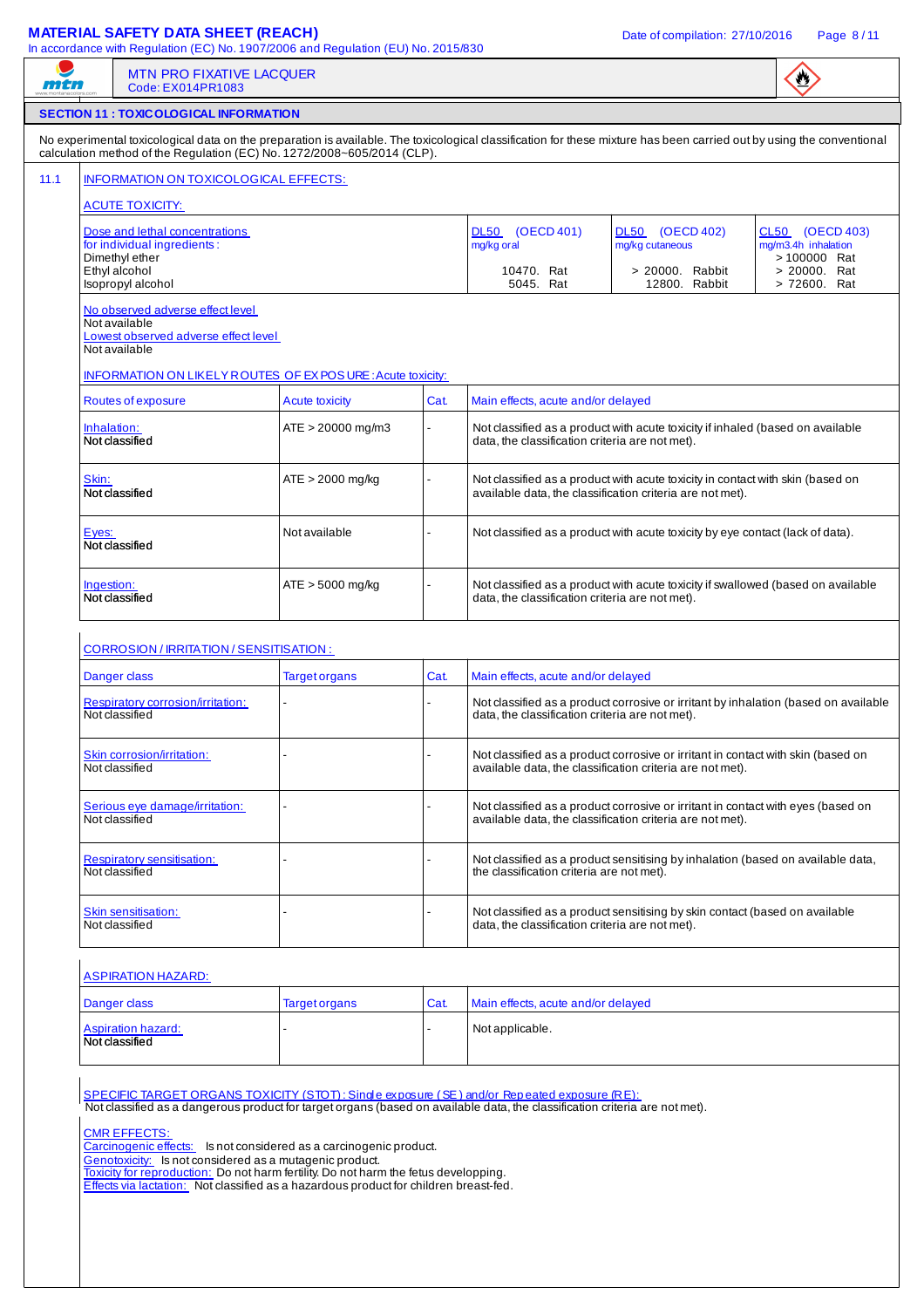## **MATERIAL SAFETY DATA SHEET (REACH)** Date of compilation: 27/10/2016 Page 9/11

| men  | <b>MTN PRO FIXATIVE LACQUER</b><br>Code: EX014PR1083                                                                                                                                                                                                                                                                                                                                                                                                                                                                                                                                                                                                                                                                                                                                                                                                                                                                                                                                                                                                                                                                                                                                                                                                                                                                                                     |                                                                                                 |                                                                                                                  | $\bullet$                                                                                        |  |  |
|------|----------------------------------------------------------------------------------------------------------------------------------------------------------------------------------------------------------------------------------------------------------------------------------------------------------------------------------------------------------------------------------------------------------------------------------------------------------------------------------------------------------------------------------------------------------------------------------------------------------------------------------------------------------------------------------------------------------------------------------------------------------------------------------------------------------------------------------------------------------------------------------------------------------------------------------------------------------------------------------------------------------------------------------------------------------------------------------------------------------------------------------------------------------------------------------------------------------------------------------------------------------------------------------------------------------------------------------------------------------|-------------------------------------------------------------------------------------------------|------------------------------------------------------------------------------------------------------------------|--------------------------------------------------------------------------------------------------|--|--|
|      | DELAYED AND IMMEDIATE EFFECTS AS WELLAS CHRONIC EFFECTS FROM SHORT AND LONG-TE RM EXPOSURE:<br>Routes of exposure: May be absorbed by inhalation of vapour, through the skin and by ingestion.<br>Short-term exposure: Exposure to solvent vapour concentrations in excess of the stated occupational exposure limit, may result in adverse health<br>effects, such as mucous membrane and respiratory system irritation and adverse effects on kidneys, liver and central nervous system. Liquid splashes in<br>the eyes may cause irritation and reversible damage. If swallowed, may cause irritation of the throat; other effects may be the same as described in the<br>exposure to vapours.<br>Long-term or repeated exposure: Repeated or prolonged contact may cause removal of natural fat from the skin, resulting in non-allergic contact<br>dermatitis and absorption through the skin.<br><b>INTERACTIVE EFFECTS:</b><br>Not available.<br>INFORMATION ABOUT TOXICOCINE TICS, METABOLISM AND DISTRIBUTION:<br>Dermal absorption: Not available.<br>Basic toxicokinetics: Not available.<br><b>ADDITIONAL INFORMATION:</b><br>Not available.<br><b>SECTION 12 : ECOLOGICAL INFORMATION</b>                                                                                                                                                   |                                                                                                 |                                                                                                                  |                                                                                                  |  |  |
|      | No experimental ecotoxicological data on the preparation as such is available. The ecotoxicological classification for these mixture has been carried out by using<br>the conventional calculation method of the Regulation (EC) No. 1272/2008~605/2014 (CLP).                                                                                                                                                                                                                                                                                                                                                                                                                                                                                                                                                                                                                                                                                                                                                                                                                                                                                                                                                                                                                                                                                           |                                                                                                 |                                                                                                                  |                                                                                                  |  |  |
| 12.1 | <b>TOXICITY:</b><br>Acute toxicity in aquatic environment<br>for individual ingredients:<br>Dimethyl ether<br>Ethyl alcohol<br>1-vinyl-2-pyrrolidone-vinyl acetate polymer<br>Isopropyl alcohol                                                                                                                                                                                                                                                                                                                                                                                                                                                                                                                                                                                                                                                                                                                                                                                                                                                                                                                                                                                                                                                                                                                                                          | (OECD 203)<br>CL <sub>50</sub><br>mg/l.96hours<br>4100. Fishes<br>14200. Fishes<br>9640. Fishes | <b>CE50</b><br>(OECD 202)<br>mg/l.48hours<br>4400. Daphnia<br>5012. Daphnia<br>> 1000. Daphnia<br>13300. Daphnia | CE50 (OECD 201)<br>mg/l.72hours<br>275. Algae<br>$> 1000$ . Algae                                |  |  |
| 12.2 | No observed effect concentration<br>Not available<br>Lowest observed effect concentration<br>Not available<br>PERSISTENCE AND DEGRADABILITY:<br>Not available.                                                                                                                                                                                                                                                                                                                                                                                                                                                                                                                                                                                                                                                                                                                                                                                                                                                                                                                                                                                                                                                                                                                                                                                           |                                                                                                 |                                                                                                                  |                                                                                                  |  |  |
|      | Aerobic biodegradation<br>for individual ingredients:<br>Dimethyl ether<br>Ethyl alcohol<br>1-vinyl-2-pyrrolidone-vinyl acetate polymer<br>Isopropyl alcohol                                                                                                                                                                                                                                                                                                                                                                                                                                                                                                                                                                                                                                                                                                                                                                                                                                                                                                                                                                                                                                                                                                                                                                                             | <b>DQO</b><br>mgO2/g<br>1041.<br>1990.<br>2396.                                                 | %DBO/DQO<br>5 days 14 days 28 days<br>$\sim 1. \sim 3.$<br>$~1$ – 5.<br>$\sim$ 74. $\sim$ 95. $\sim$ 99.<br>1.   | <b>Biodegradability</b><br>Not easy<br>Easy<br>Not easy<br>Easy                                  |  |  |
| 12.3 | <b>BIOACCUMULATIVE POTENTIAL:</b><br>Not available.                                                                                                                                                                                                                                                                                                                                                                                                                                                                                                                                                                                                                                                                                                                                                                                                                                                                                                                                                                                                                                                                                                                                                                                                                                                                                                      |                                                                                                 |                                                                                                                  |                                                                                                  |  |  |
|      | <b>Bioaccumulation</b><br>for individual ingredients:<br>Dimethyl ether<br>Ethyl alcohol<br>1-vinyl-2-pyrrolidone-vinyl acetate polymer<br>Isopropyl alcohol                                                                                                                                                                                                                                                                                                                                                                                                                                                                                                                                                                                                                                                                                                                                                                                                                                                                                                                                                                                                                                                                                                                                                                                             | logPow<br>0.0700<br>$-0.310$<br>0.0500                                                          | <b>BCF</b><br>L/kg<br>1.7 (calculated)<br>(calculated)<br>3.2<br>3.2 (calculated)                                | <b>Potential</b><br>Unlikely, low<br>No bioaccumulable<br>No bioaccumulable<br>No bioaccumulable |  |  |
| 12.4 | <b>MOBILITY IN SOIL:</b><br>Not available.                                                                                                                                                                                                                                                                                                                                                                                                                                                                                                                                                                                                                                                                                                                                                                                                                                                                                                                                                                                                                                                                                                                                                                                                                                                                                                               |                                                                                                 |                                                                                                                  |                                                                                                  |  |  |
| 12.5 | RESULTS OF PBT AND VPVB ASSESMENT: Annex XIII of Regulation (EC) no. 1907/2006:                                                                                                                                                                                                                                                                                                                                                                                                                                                                                                                                                                                                                                                                                                                                                                                                                                                                                                                                                                                                                                                                                                                                                                                                                                                                          |                                                                                                 |                                                                                                                  |                                                                                                  |  |  |
| 12.6 | Does not contain substances that fulfill the PBT/vPvB criteria.<br>OTHER ADVERSE EFFECTS:<br>Ozone depletion potential: Not available.<br>Photochemical ozone creation potential: Not available.<br>Earth global warming potential: In case of fire or incineration liberates CO2.<br>Endocrine disrupting potential: Not available.                                                                                                                                                                                                                                                                                                                                                                                                                                                                                                                                                                                                                                                                                                                                                                                                                                                                                                                                                                                                                     |                                                                                                 |                                                                                                                  |                                                                                                  |  |  |
|      | <b>SECTION 13 : DISPOSAL CONSIDERATIONS</b>                                                                                                                                                                                                                                                                                                                                                                                                                                                                                                                                                                                                                                                                                                                                                                                                                                                                                                                                                                                                                                                                                                                                                                                                                                                                                                              |                                                                                                 |                                                                                                                  |                                                                                                  |  |  |
| 13.1 | WASTE TREATMENT METHODS: Directive 2008/98/EC~Regulation (EU) no. 1357/2014:<br>Take all necessary measures to prevent the production of waste whenever possible. Analyse possible methods for revaluation or recycling. Do not<br>discharge into drains or the environment, dispose of at an authorised waste collection point. Waste should be handled and disposed of in accordance with<br>current local and national regulations. For exposure controls and personal protection measures, see section 8.<br>Disposal of empty containers: Directive 94/62/EC~2005/20/EC, Decision 2000/532/EC~2014/955/EU:<br>Emptied containers and packaging should be disposed of in accordance with currently local and national regulations. The classification of packaging as<br>hazardous waste will depend on the degree of empting of the same, being the holder of the residue responsible for their classification, )in accordance with<br>Chapter 15 01 of Decision 2000/532/EC, and forwarding to the appropriate final destination. With contaminated containers and packaging, adopt the<br>same measures as for the product in itself. Ensure the container is completely empty before throwing it away.<br>Procedures for neutralising or destroying the product:<br>In accordance with local regulations. Do not incinerarate closed containers. |                                                                                                 |                                                                                                                  |                                                                                                  |  |  |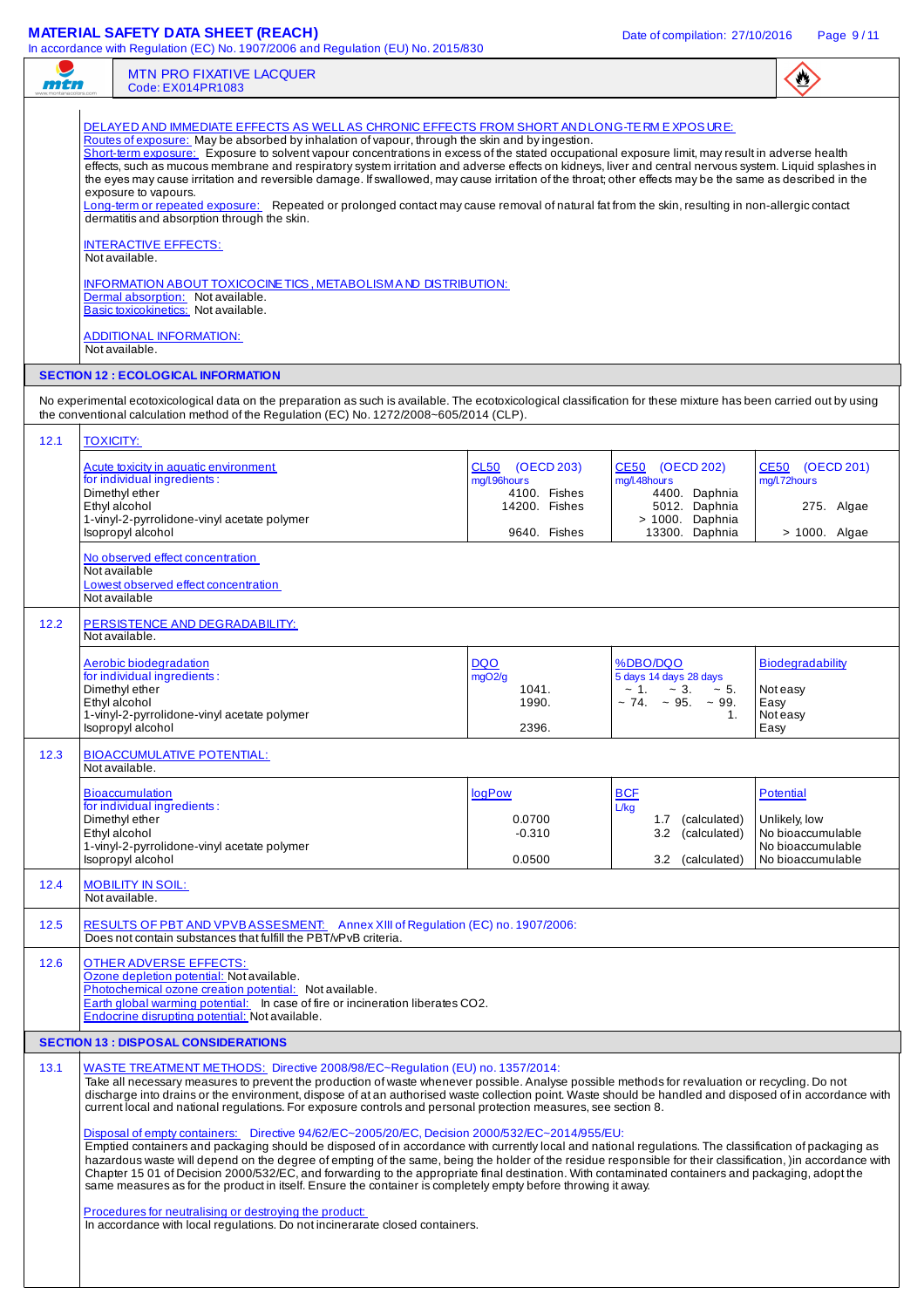## **MATERIAL SAFETY DATA SHEET (REACH)** Date of compilation: 27/10/2016 Page 10/11

| mtn          |           | In accordance with regulation (EC) No. 1507/2000 and regulation (EO) No. 2015/050<br><b>MTN PRO FIXATIVE LACQUER</b><br>Code: EX014PR1083                                           |                                                                                                                                                                                       | $\mathbf{C}$ |
|--------------|-----------|-------------------------------------------------------------------------------------------------------------------------------------------------------------------------------------|---------------------------------------------------------------------------------------------------------------------------------------------------------------------------------------|--------------|
|              |           | <b>SECTION 14 : TRANSPORT INFORMATION</b>                                                                                                                                           |                                                                                                                                                                                       |              |
| 14.1         |           | <b>UN NUMBER: 1950</b>                                                                                                                                                              |                                                                                                                                                                                       |              |
| 14.2         |           | UN PROPER SHIPPING NAME:<br><b>AEROSOLS</b>                                                                                                                                         |                                                                                                                                                                                       |              |
| 14.3<br>14.4 |           | TRANSPORT HAZARD CLASS(ES) AND PACKING GROUP:                                                                                                                                       |                                                                                                                                                                                       |              |
|              |           | Transport by road (ADR 2015) and<br>Transport by rail (RID 2015):                                                                                                                   |                                                                                                                                                                                       |              |
|              | - Class:  | - Packaging group:<br>- Classification code:<br>- Tunnel restriction code:<br>- Transport category:<br>- Limited quantities:<br>- Transport document:<br>- Instructions in writing: | 2<br>$\overline{\phantom{0}}$<br>5F<br>(D)<br>2, max. ADR 1.1.3.6. 333 L<br>LQ2 (see total exemptions ADR 3.4)<br>Consignment paper.<br>ADR 5.4.3.4                                   |              |
|              |           | Transport by sea (IMDG 37-14):                                                                                                                                                      |                                                                                                                                                                                       |              |
|              | - Class:  | - Packaging group:<br>- Emergency Sheet (EmS):<br>- First Aid Guide (MFAG):<br>- Marine pollutant:<br>- Transport document:<br>Transport by air (ICAO/IATA 2015):                   | 2<br>$F-D.S-U$<br>620*<br>No.<br>Shipping Bill of lading.                                                                                                                             |              |
|              | - Class:  | - Packaging group:                                                                                                                                                                  | 2                                                                                                                                                                                     |              |
|              |           | - Transport document:<br>Transport by inland waterways (ADN):                                                                                                                       | Air Bill of lading.                                                                                                                                                                   |              |
| 14.5         |           | Not available.<br><b>ENVIRONMENTAL HAZARDS:</b><br>Not applicable (not classified as hazardous for the environment).                                                                |                                                                                                                                                                                       |              |
| 14.6         |           | <b>SPECIAL PRECAUTIONS FOR USER:</b><br>position and sure. Ensure adequate ventilation.                                                                                             | Ensure that persons transporting the product know what to do in case of accident or spill. Always transport in closed containers that are in a vertical                               |              |
| 14.7         |           | Not applicable.                                                                                                                                                                     | TRANSPORT IN BULK ACCORDING TO ANNEX II OF MARPOL 73/78 AND THE IBC CODE:                                                                                                             |              |
|              |           | <b>SECTION 15 : REGULATORY INFORMATION</b>                                                                                                                                          |                                                                                                                                                                                       |              |
| 15.1         |           |                                                                                                                                                                                     | EU SAFETY, HEALTH AND ENVIRONMENTAL REGULATIONS/LEGISLATION SPIECIFIC:<br>The regulations applicable to this product generally are listed throughout this material safety data sheet. |              |
|              |           | Restrictions on manufacture, placing on market and use: See section 1.2                                                                                                             |                                                                                                                                                                                       |              |
|              |           | Control of the risks inherent in major accidents (Seveso III): See section 7.2                                                                                                      |                                                                                                                                                                                       |              |
|              |           | Tactile warning of danger: Not applicable (the classification criteria are not met).                                                                                                |                                                                                                                                                                                       |              |
|              |           | Child safety protection: Not applicable (the classification criteria are not met).<br>Legislación específica sobre aerosoles:                                                       |                                                                                                                                                                                       |              |
|              | packages. |                                                                                                                                                                                     | It is applicable the Directive 75/324/EEC~2013/10/EU, relating to aerosol dispensers and the Directive 87/404/EEC, concerning simple preasure                                         |              |
|              |           | <b>OTHER REGULATIONS:</b><br>Not available                                                                                                                                          |                                                                                                                                                                                       |              |
| 15.2         |           | <b>CHEMICAL SAFETY ASSESSMENT:</b><br>For this mixture has not been carried out a chemical safety assessment.                                                                       |                                                                                                                                                                                       |              |
|              |           |                                                                                                                                                                                     |                                                                                                                                                                                       |              |